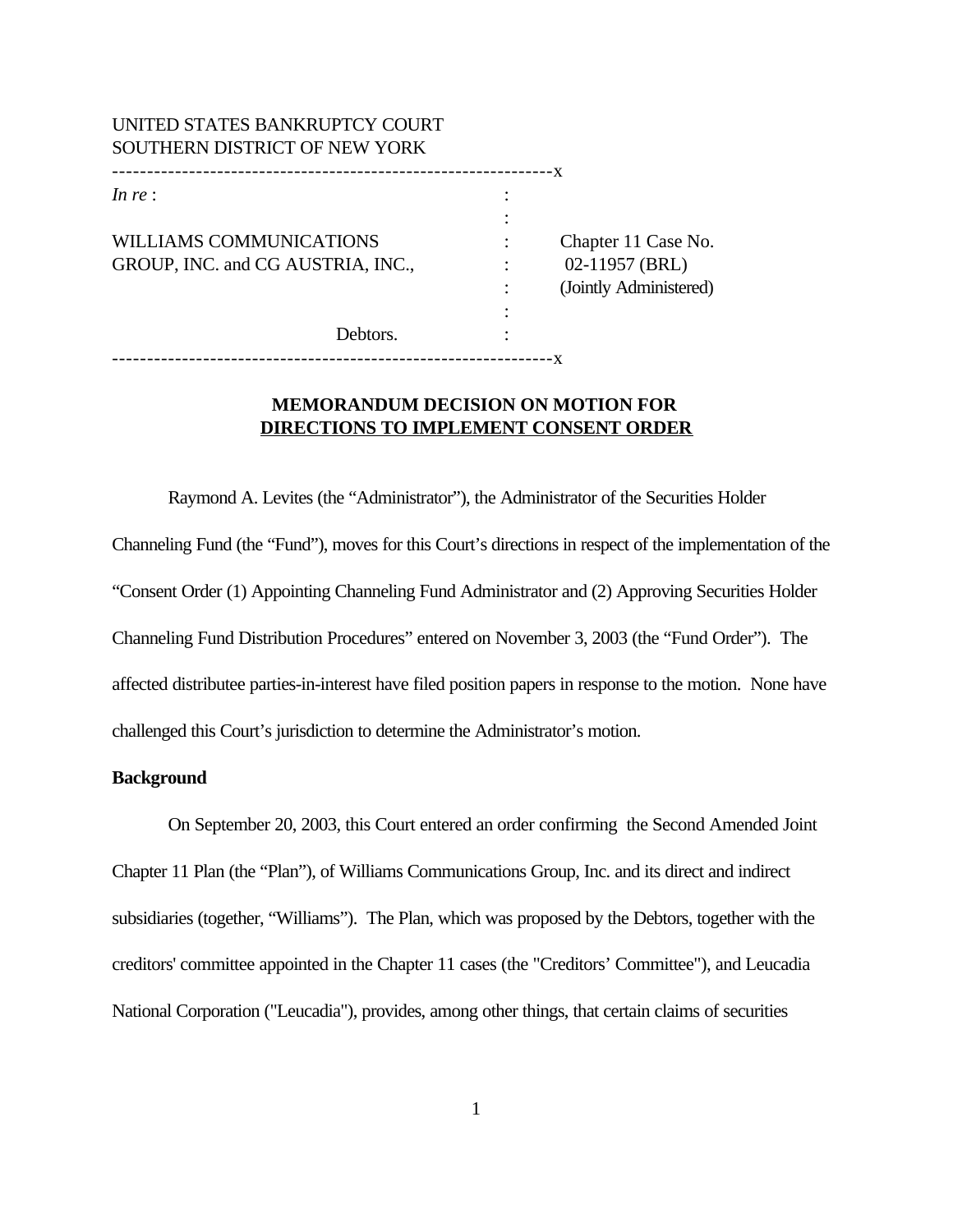holders (the "Securities Plaintiffs") asserted in a consolidated securities fraud class action case<sup>1</sup> (the "Securities Action"), pending in the United States District Court for the Northern District of Oklahoma (the "Securities Court"), shall be channeled to and satisfied from a Securities Holder Channeling Fund (the "Fund").<sup>2</sup> The Plan contemplated that the Court would enter an order establishing procedures for the Securities Plaintiffs to make claims against the Fund to the extent the claims were liquidated in the Securities Action. In return, the Securities Plaintiffs would be enjoined from pursuing a number of parties, including the officers and directors of Williams.

Under the Plan and the Fund Order, the Fund assets consist of (1) any recovery that could be obtained under Williams' directors and officers liability insurance policies (the "D&O Insurance") and (2) 2% (1 million shares) of the WilTel Communications Group, Inc. (WilTel) common stock (the "Stock"), which shares have since been converted to stock of Leucadia. Pursuant to the Fund Distribution Procedures, the assets of the Fund are to be distributed after receipt of an order of the

<sup>&</sup>lt;sup>1</sup> On and after January 29, 2002, multiple securities fraud class actions against Williams were filed in the Securities Court and subsequently consolidated. (In re: Williams Securities Litigation, Case No. 02-CV-72-H (M)). Those complaints alleged that Williams, its former corporate parent, The Williams Companies ("TWC"), and certain of their respective officers and directors made false and/or misleading statements and engaged in a scheme to defraud purchasers of the Debtor's securities during the period July 24, 2000 through and including April 22, 2000). Subsequently, Alex Meruelo was appointed Lead Plaintiff by the Securities Court.

 $2$  The Plan defines the Securities Holder Channeling Fund as "(a) the right to receive 2% of the New WCG Common Stock (on a fully-diluted basis), to the extent that holders of Securities Holder Channeled Actions become entitled to receive such stock pursuant to the Securities Holder Channeling Fund Distribution Procedures; and (b) any recoveries that can be obtained from officer/director liability insurance policies of the Company or insurance carriers that cover officers and directors of the Company or the Company's obligation to indemnify its officers and directors." (Plan, Attachment I, Section 1.1(102)).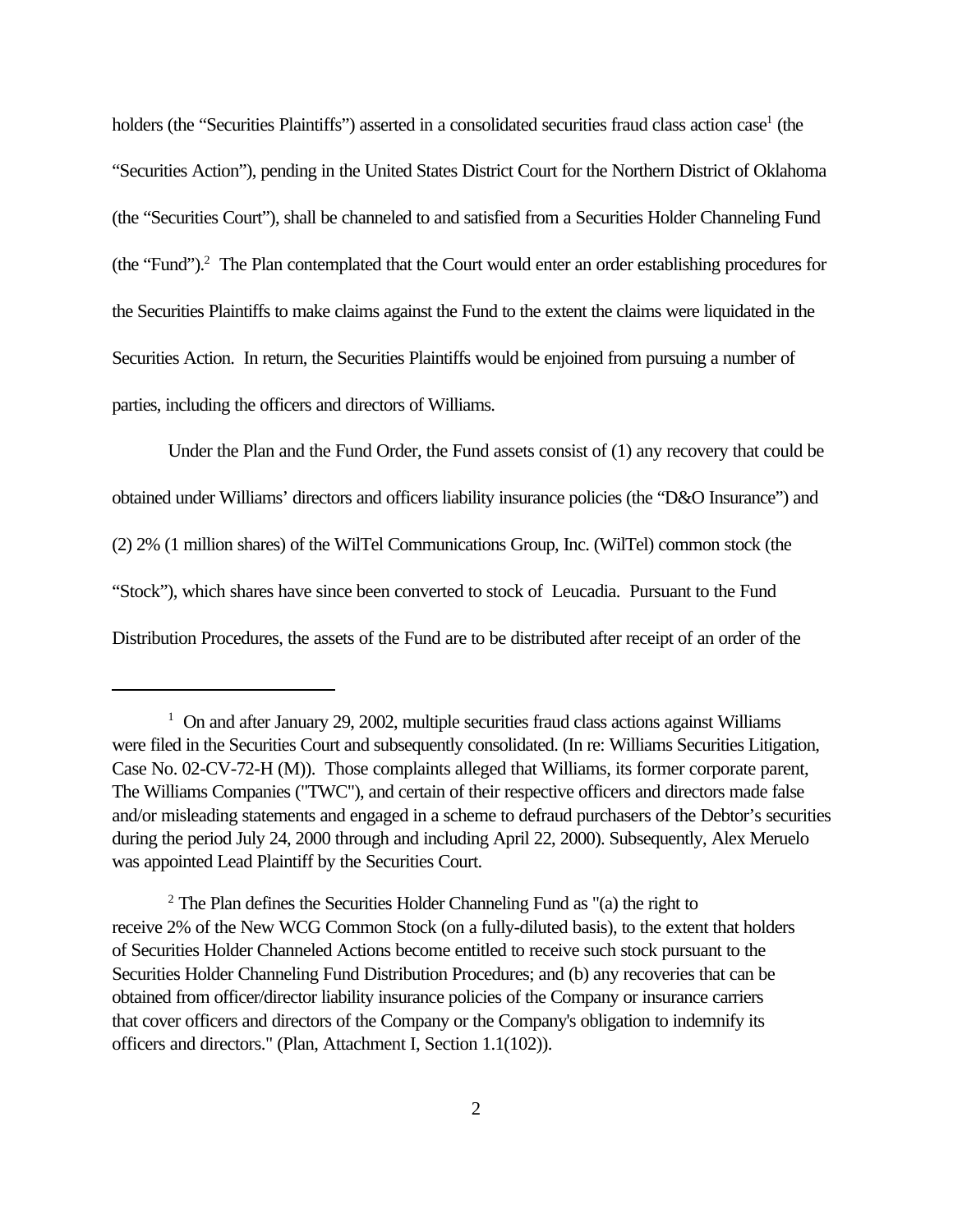Securities Court, or other court of competent jurisdiction, approving a Plan of Allocation among the Securities Plaintiffs. Assets in the Fund remaining after distribution, if any, pursuant to the Plan of Allocation, are to be distributed 50% to Williams' unsecured creditors and 50% to Leucadia.

The parties to the Securities Action are currently involved in mediation. In connection with that mediation, an issue arose with respect to the assets of the Fund and whether the Stock in the Fund may be fungibly used to satisfy the claims of the Securities Plantiffs before the D&O Insurance is exhausted. Lead Plaintiff and the insurance carriers<sup>3</sup> contend that the claims (the "Claims"), established in the Plan of Allocation should be satisfied equally, i.e., pro rata, out of the D&O Insurance and the Stock. However, the parties who negotiated the Plan - Leucadia, counsel for the Debtor and counsel for the Creditors' Committee - assert that the Claims are to be first satisfied by the D&O Insurance and, if such insurance is insufficient to satisfy the Claims, the Securities Plaintiffs can avail themselves of the Stock thereafter. All parties agree that this dispute is ripe for resolution by this Court. Based upon a plain reading of the documents and the representations of the parties who negotiated the Plan, I find that the Stock is simply a backstop against a potential judgment or settlement in excess of the D&O Insurance. As explained below, I find that this is the allocation that best comports with and is

<sup>&</sup>lt;sup>3</sup> Opportunistically, Federal Insurance Company ("Federal"), one of the issuers of the D&O insurance policies, filed a pleading with this Court arguing that the Stock "shall first be utilized to pay and [sic] settlement or judgment in the [Securities Action]" before any insurance proceeds are used. Of course, Federal concedes that "neither Federal nor the other insurance companies were parties to these proceedings, and thus did not participate in the creation of the Channeling Fund and in negotiation of the terms under which it was established." *See* Memorandum of Third-Party Federal Insurance Company in Response to Channeling Fund Administrator's Motion for Instructions as to Implementation of Consent Order Dated November 3, 2003 Approving Securities Holder Channeling Fund Distribution Procedures, dated October 6, 2005 (ECF # 606).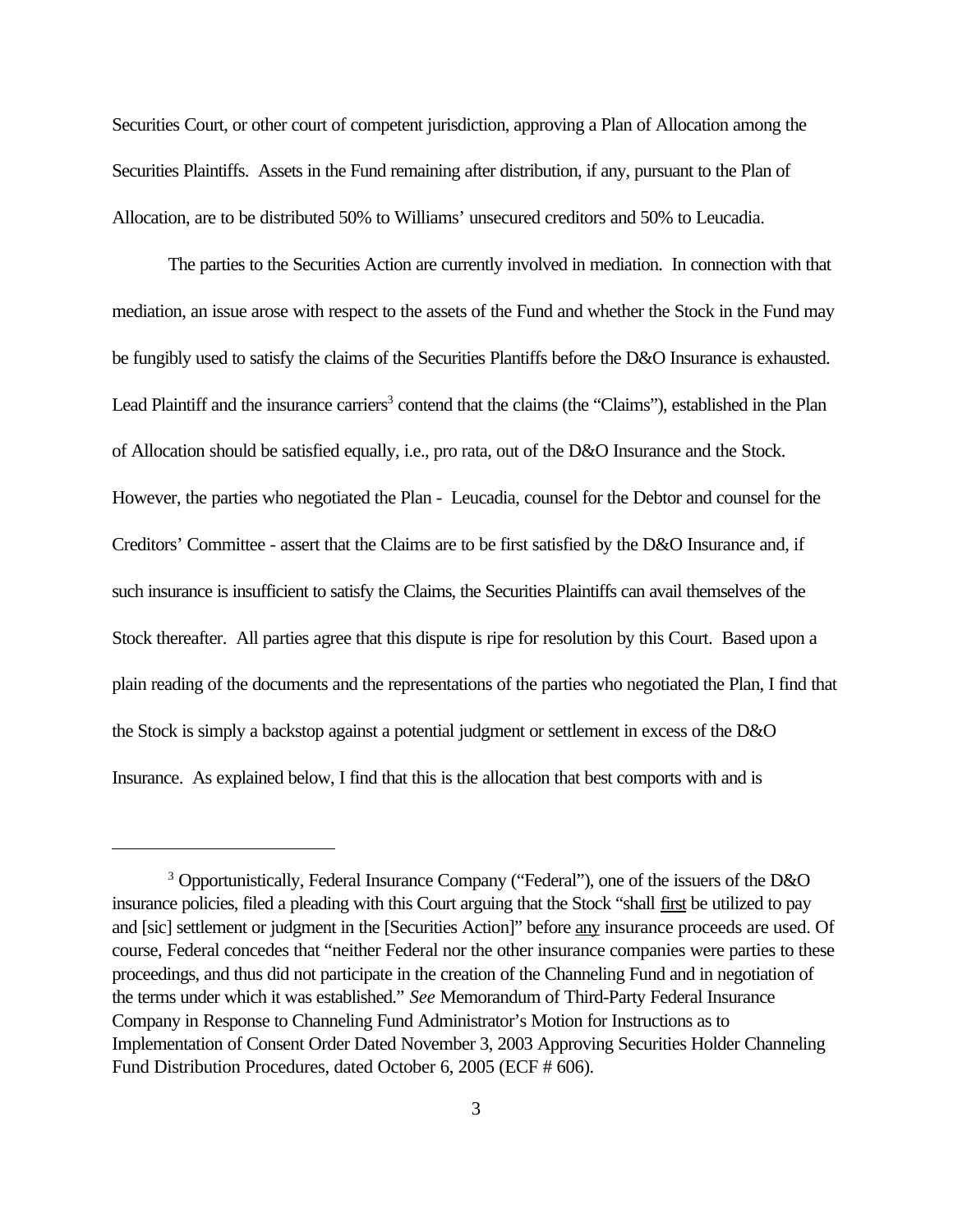supported by the language of the Fund Order and the intention of the parties.

## **Discussion**

Pursuant to section  $7.1(g)$  of the Plan, this Court retained jurisdiction to resolve any disputes with respect to the Fund Distribution Procedures. *See Luan Investment S.E. v. Franklin 145 Corp. (In re Petrie Retail, Inc.),* 304 F.3d 223, 230 (2d Cir. 2002).

During the Plan negotiation process, the Debtor, the Creditors' Committee and Leucadia had initially agreed to resolve the Securities Claims by making the D&O Insurance, approximately \$135 million, exclusively available in a "channeling fund" for the Securities Plaintiffs.<sup>4</sup> When the Securities Plaintiffs wanted additional consideration for the Claims, Leucadia agreed to contribute from its shares under the Plan, one percent of the reorganized debtor's shares to the Channeling Fund if the Creditors Committee's constituency (who had negotiated to receive 55% of the reorganized debtor's shares) made the same contribution.<sup>5</sup> Leucadia and the Creditors Committee apparently believed that the D&O Insurance was adequate to satisfy the Securities Claims but agreed to backstop the insurance with the Stock so long as the Stock would revert to the creditors and Leucadia if not needed to satisfy the Securities Claims. Because of a lender-imposed deadline for confirmation of the Plan, the

<sup>&</sup>lt;sup>4</sup> The definition of the Fund set forth in the Plan states that the Fund shall consist of: "(a) the right to receive 2% of the New WCG Common Stock (on a fully diluted basis), to the extent that the holders of Securities Holder Channeled Actions become entitled to receive such stock pursuant to the [Fund Distribution Procedures]; and, (b) any recoveries that can be obtained from officer/director liability insurance policies of the Company or insurance carriers that cover officers and directors of the Company or the Company's obligation to indemnify its officers and directors." Section 1.1 (102) of the Plan (emphasis added).

<sup>&</sup>lt;sup>5</sup> Unsecured creditors asserted over \$4.8 billion of unsecured claims against Williams.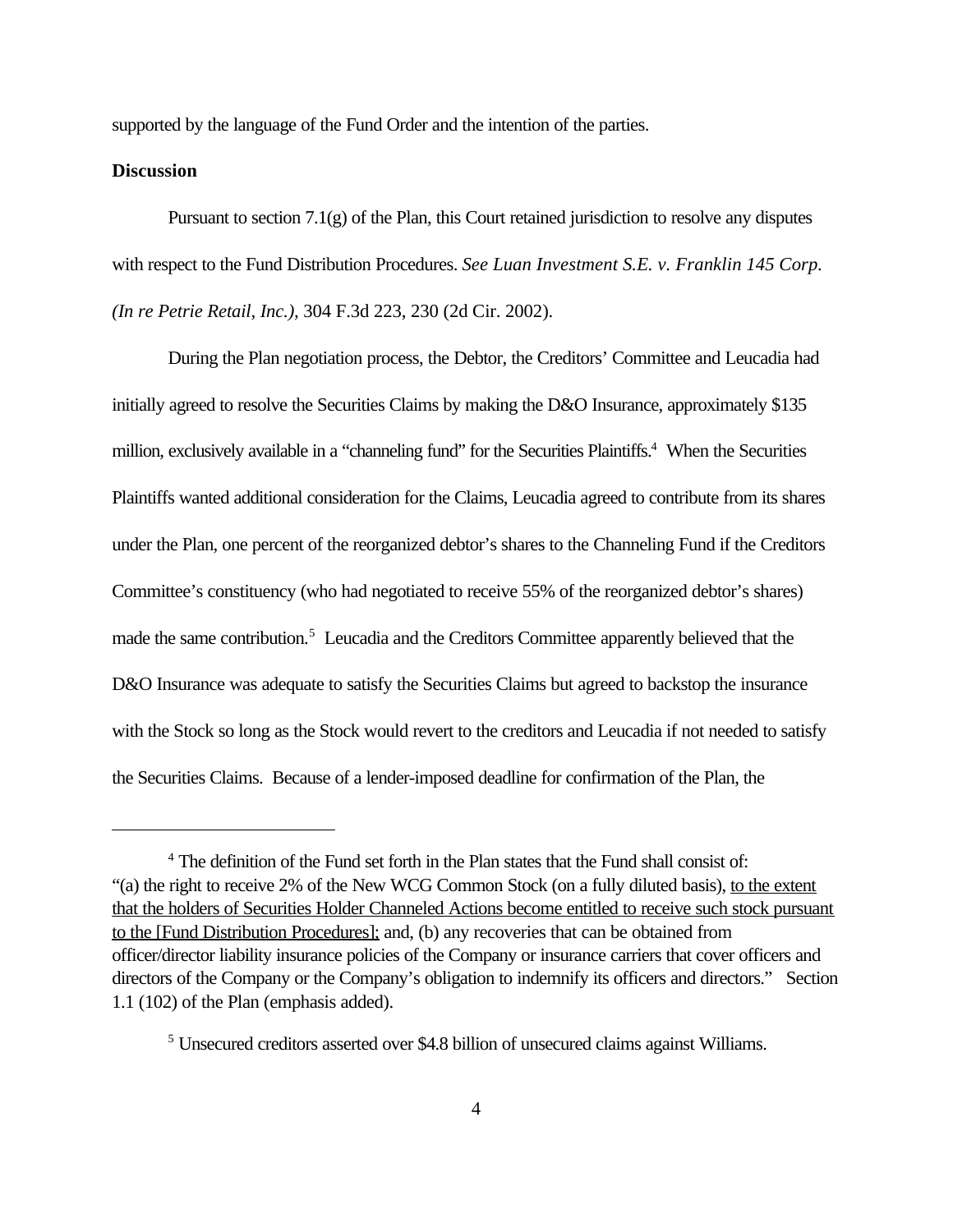Channeling Fund was described generally in the relevant Plan documents with the details to be worked out after confirmation.

The Securities Holder Channeling Fund Distribution Procedures were filed with the Court on September 6, 2002 and subsequently amended on September 29, 2002 (the "Initial Procedures"). The Initial Procedures provided, in relevant part, that on or before the tenth business day following the Effective Date of the Plan, "the [Plan] Proponents shall propose" a person to serve as administrator of the Securities Holder Channeling Fund (the "Channeling Fund Administrator") established by the Plan, and that such proposal shall be made by filing a notice identifying the proposed administrator with the Court and serving such notice upon certain parties. On October 29, 2002, Leucadia filed with the Court a "Notice of Proposed Administrator for the Securities Holder Channeling Fund" (the "Appointment Notice"). On November 22, 2002, the Lead Plaintiff filed an objection to the Appointment Notice and his own Proposed Securities Holder Channeling Fund Distribution Procedures. After negotiations among the parties, the Lead Plaintiff's objection was resolved and on November 3, 2003, this Court entered the Fund Order. Attached to the Fund Order as Exhibit A were the Fund Distribution Procedures.

The Fund Distribution Procedures provide in relevant part that:

(the "D&O policies") shall first be utilized to satisfy the obligations of the director and officer defendants in the [Securities Action] pending in the Securities Court, either pursuant to a judgment entered by the Securities Court or another court of competent jurisdiction or a final order approving a settlement by the Securities Court or another court of competent jurisdiction. To the extent there are any D&O Policy proceeds remaining after the satisfaction of such obligations and these remaining proceeds are available to the Fund, such proceeds shall become assets of the Fund to be distributed in accordance with the procedures set forth herein.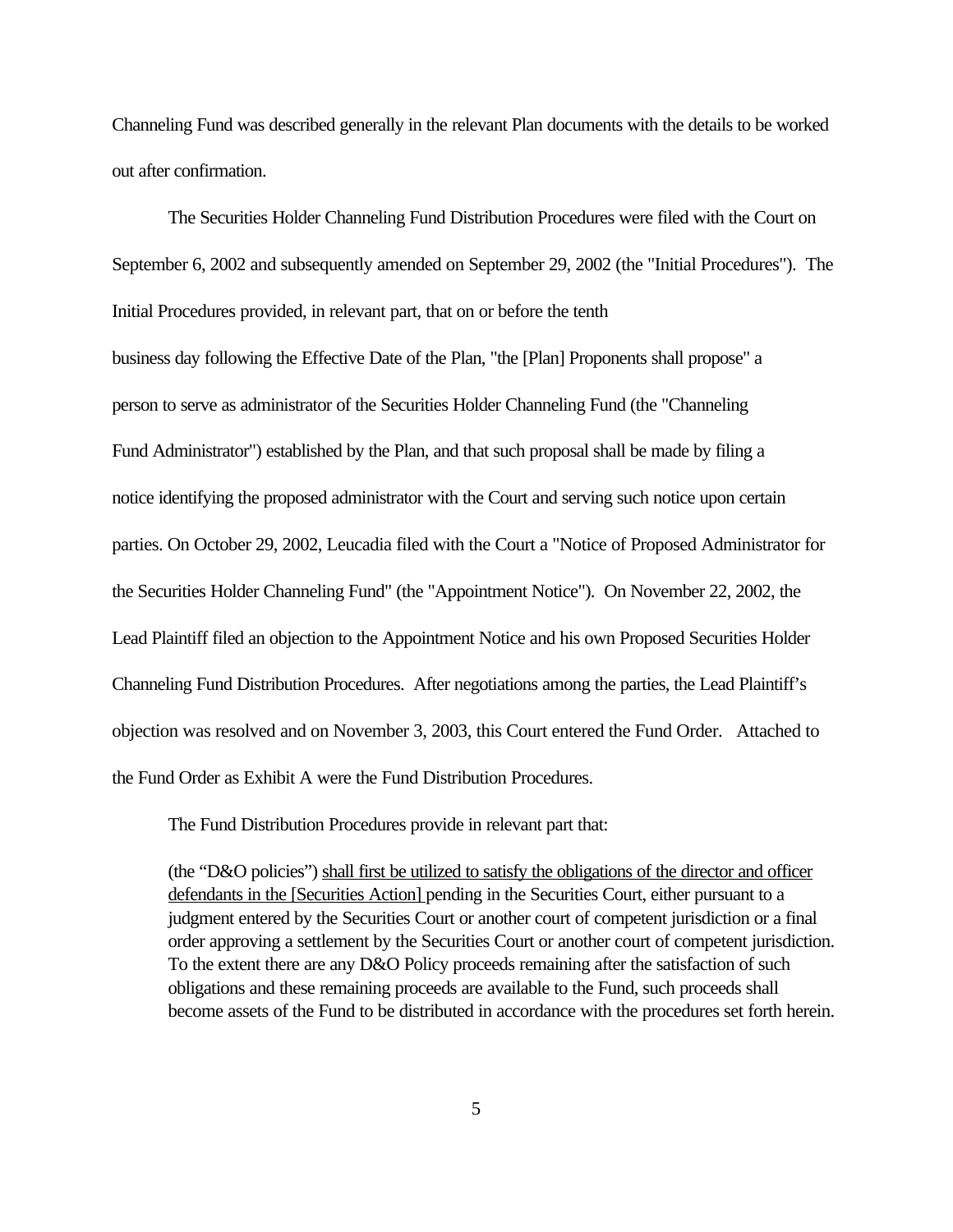*See* Section II(c) of the Fund Distribution Procedures. The plain language of that section demonstrates that the D&O Insurance was to be used to satisfy the Claims first. In addition, when read in conjunction with Section III(c), which provides that any residual stock and or cash remaining after all claims and expenses have been paid shall be distributed to the unsecured creditors and Leucadia, it is clear that the parties intended that the D&O Insurance be exhausted before the Stock contributions from Leucadia and the unsecured creditors be used to pay the claims of the Securities Plaintiffs.<sup>6</sup>

Lead Plaintiff also argues that the D&O Insurance alone was no consideration for the Channeling Injunction because he had a right to sue for it anyway. However, the Creditors' Committee contends that without the Plan, the Committee would be entitled to the \$135 million in D&O Insurance and that it could get to the proceeds faster than the Lead Plaintiff. Instead, through the Plan and the Channeling Injunction, the Securities Plaintiffs received the right to pursue the D&O Insurance without competition from the Committee. (See Memorandum of Official Committee of Unsecured Creditors in Support of Confirmation of the Second Amended Joint Plan of Reorganization dated September 27, 2002; ECF doc# 373).

Lastly, the result here is consistent with the equitable dictates of the marshaling of assets doctrine historically recognized in bankruptcy. Thus, where one creditor can reach two funds of the

<sup>&</sup>lt;sup>6</sup> In at least one of his pleadings filed with in this case, the Lead Plaintiff appears to have understood that the D&O Insurance was the primary source of recovery on the Claims: "[T]o the extent that the Channeling Injunction seeks to relegate Plaintiff primarily to the directors' and officers' liability insurance policies, such consideration is inadequate and even illusory to the extent that these insurers disclaim coverage for any reason." *See* Lead Plaintiffs Supplemental Objection to Confirmation of Amended Plan dated September 24, 2002 (ECF doc. # 366) (emphasis added).